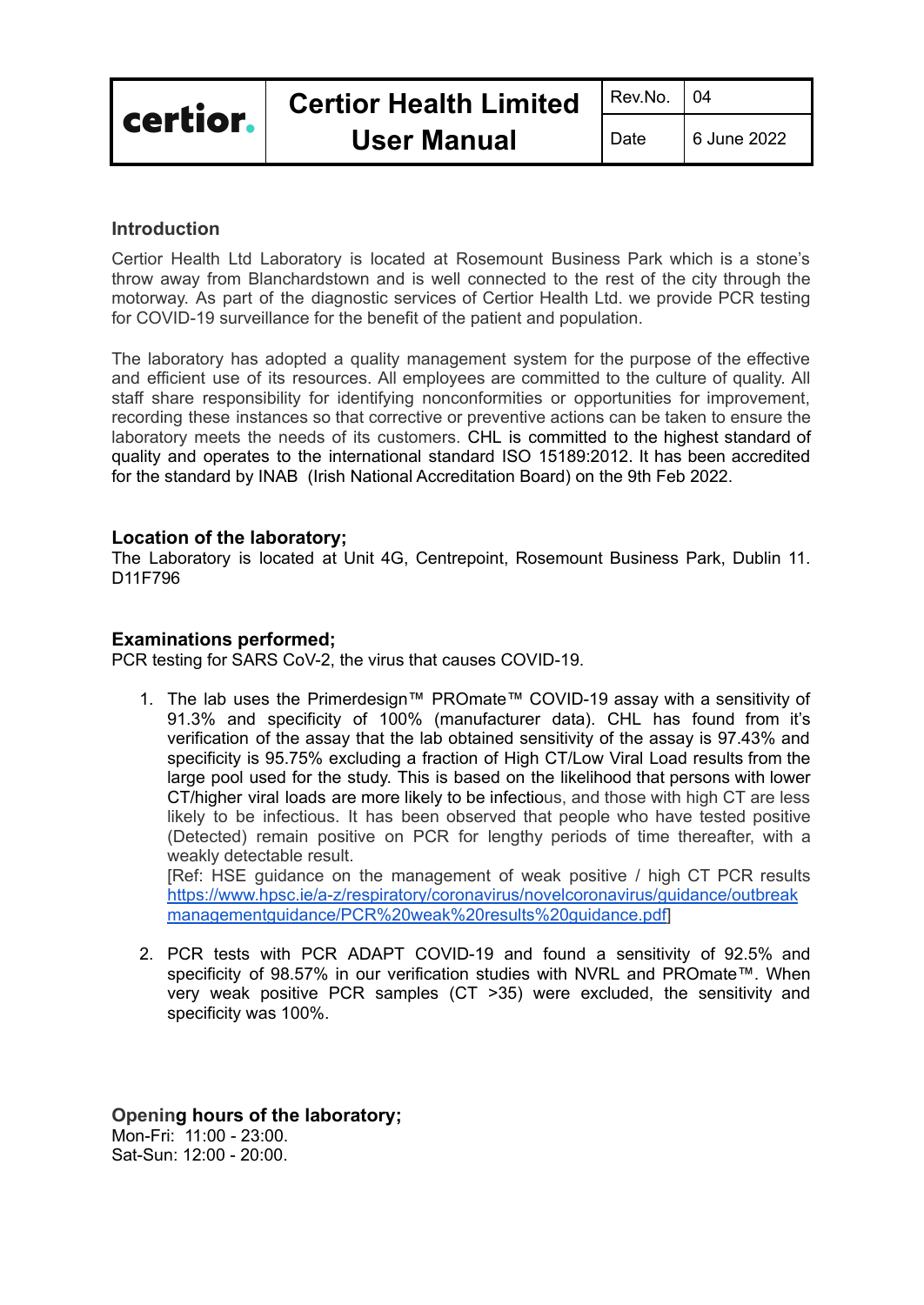certior.

Date  $\begin{array}{c} \boxed{6} \text{ June } 2022 \end{array}$ 

# **Examination requirements;**

Certior Health Ltd conducts PCR tests that require an anterior nasal swab/oropharyngeal swab conducted by our trained professionals. It is recommended to avoid nicotine, caffeine for at least 2 hours prior to testing.

Please notify your tester of any nasal sensitivities you may have including nose bleeds, sensitivity or any underlying nasal medical conditions.

A strong blowing of the nose prior to swabbing is required. Hand sanitising must be performed prior to swabbing. Face coverings must be worn prior to testing and immediately after.

#### **Results**

The turnaround time for tests is 4-8 hours unless a retest is required, in which case the customer is informed. Any known/anticipated delays are communicated to users via email by our customer service associates.

Results are reported electronically from the Laboratory Information System (LIS) as one of the following results: "SARS CoV-2 Positive (Detected) / SARS CoV-2 Negative (Not Detected) / SARS Cov 2 Unclear (Indeterminate)"

A negative (Not Detected) result indicates that the sample collected from the person did not contain SARS CoV-2 (the virus that causes COVID-19) at the time of specimen collection. However, the validity of results are dependant on several factors such as:

- Timing of specimen collection in relation to onset of illness
- Transport conditions may impact stability of the sample
- Quality and type of sample

A positive (Detected) result indicates that the sample tested contains SARS CoV-2 viral particles which have been detected by the test. While this is indicative that the patient has been exposed to the virus it does not indicate whether they are currently ill or showing symptoms as some infections can be asymptomatic.

A test sample for SARS CoV-2, the virus that causes COVID-19, may not always give a clear 'Detected' or 'Not Detected' result. This may be due to (1) an Unclear or indeterminate result or (2) an invalid or inhibitory result.

If you get an unclear / indeterminate result you will be contacted by the lab to arrange for a retest 24-48 hours after your initial test. A time interval is required between the 2 tests, to determine whether you have a new onset infection or the remnants of an previous infection or a false positive result. It is recommended that you restrict your movements until you have the result of the repeat swab, as the unclear result may be due to a very early new infection. If the test result is invalid or inhibitory, this means that the test could not detect if you have COVID-19 and you will be contacted by the lab to arrange for a retest as soon as possible.

For all patients who need to restrict movement please ensure government guidance is followed.

https://www2.hse.ie/conditions/covid19/restricted-movements/restricted-movements/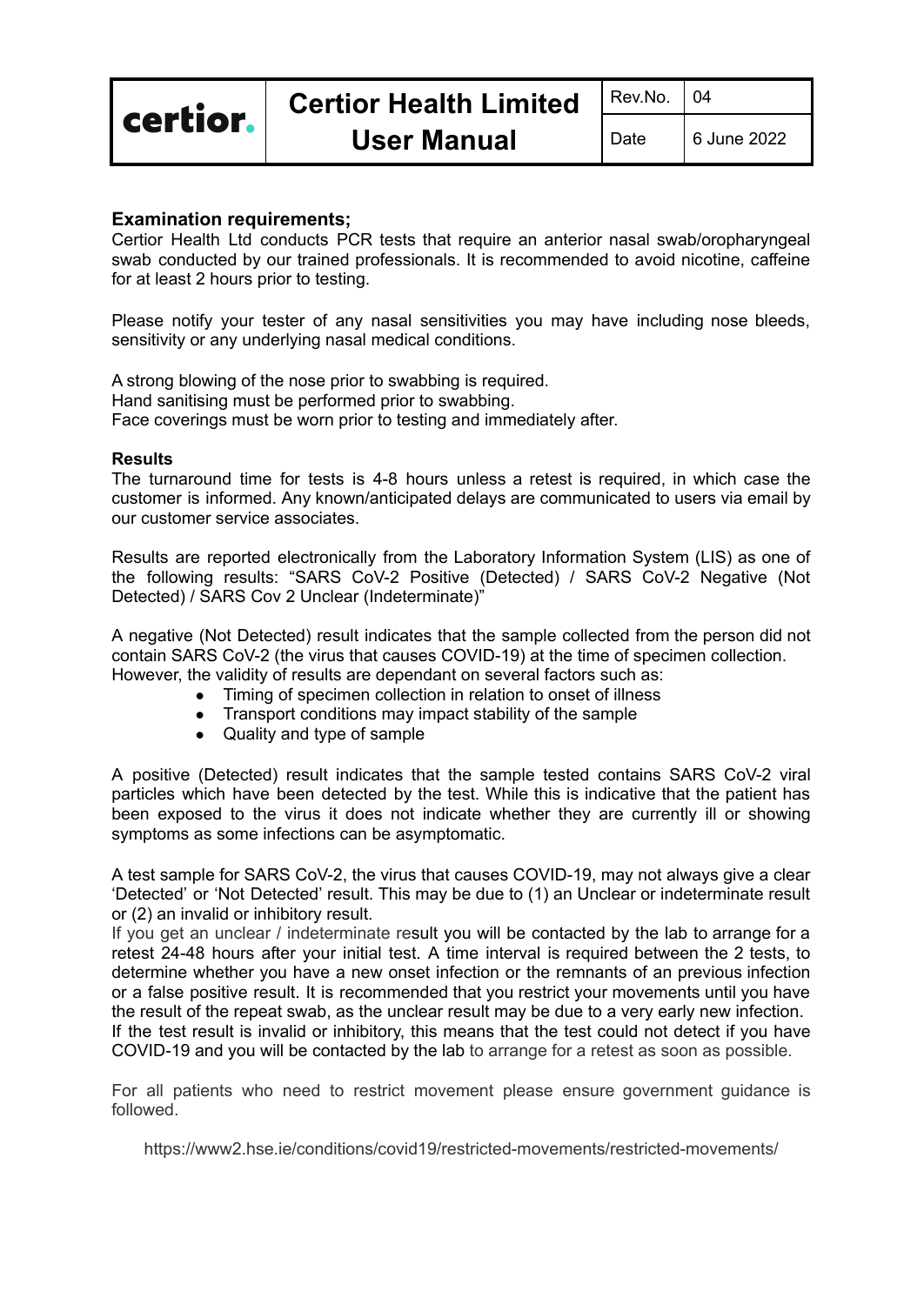

Virus can also be detected many weeks post infection. For all patients whose samples test positive for the virus please ensure that government guidance is followed regarding isolation and quarantine.

https://www2.hse.ie/conditions/covid19/testing/positive-result/

<https://www2.hse.ie/conditions/coronavirus/self-isolation/how-to-self-isolate.html>

# **Instructions for completion of the request form;**

New Clients must complete all fields in the "New Client" form including

- Full name
- Email address
- Contact phone number

Clients then create a password and continue to the test request form.

Test request form includes

- Name (given & family) of the person
- Gender
- Date of Birth
- Address & County of Residence
- Passport ID number & country of issue
- **Email for result issuance**
- Mobile Number
- Test location

All patients must consent to Certior Health Ltd terms and conditions as published on the company website.

### **Instruction for preparation of the patient;**

- Patients must arrive for their appointment at least 5 minutes in advance of their allocated appointment time
- Clients must bring proof of identification for inspection

### **Instruction for Transportation of Samples;**

All samples are transported to the laboratory as per the ADR regulations..

# **Requirements for patient consent;**

Patients are required to sign a consent as per below:

"*Consent To Test I consent and authorise Certior Health Ltd to conduct a COVID-19 diagnostic test involving the collection of an appropriate sample through a nose and throat swab. I Understand the Risks I understand that there are risks associated with undergoing*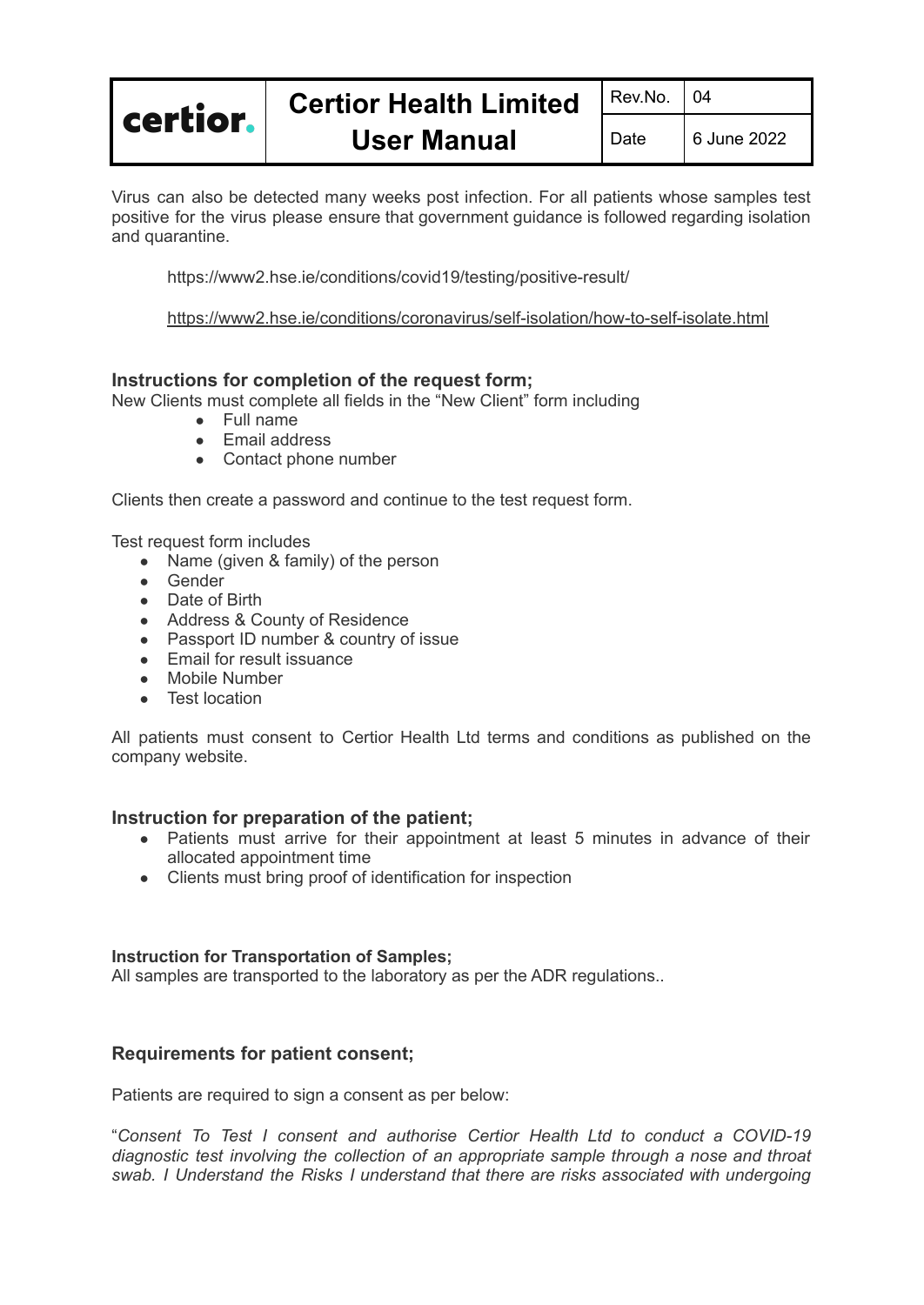| certior. | <b>Certior Health Limited</b> | Rev.No.   04 |             |
|----------|-------------------------------|--------------|-------------|
|          | <b>User Manual</b>            | Date         | 6 June 2022 |

*any such COVID 19 test to include minor swabbing trauma such as nasal bleeding/irritation. I accept that, as with any COVID-19 test, there is the potential for a false positive or false negative COVID-19 test result. Not an Indication of Immunity. I understand that a positive/detected and/or negative/not detected test is not an indication that I am immune to COVID-19 and therefore I will continue to behave as if I might contract or transmit the infection. I Will Take Appropriate Action. I assume complete and full responsibility to take appropriate action with regard to my test results. I will provide my COVID-19 test result to my GP. I will seek medical advice, care and treatment from my medical provider if I have questions or concerns, or if my condition worsens. No Liability I understand that Certior Health Ltd or any third party does not accept potential liability arising from this COVID-19* test, to the extent that is permitted by law, to include but not limited to any potential liability *arising from any minor swabbing trauma such as nasal bleeding/irritation and/or false positive or false negative test results. I understand that neither Certior Health Ltd nor any third party accepts liability for any missed flights/ferries/travel accommodation due to late or inaccurate results. Process and Sharing of Data By authorising Certior Health Ltd to conduct a COVID-19 diagnostic test, I note that Certior Health Ltd will be processing my personal data for the purposes of medical diagnosis and research, and will be obliged to share a positive test result and my personal data with the HSE. Sharing with HSE in line with Infectious Disease Regulations, I consent to my COVID-19 test result being shared with the HSE. Statistical and Auditing Requirements I understand that my test result may be used in a breakdown of percentages report which may be shared with third parties for statistical and audit purposes but I understand that this is not considered to be personal data as I will not be identified in any such report.*"

### **The laboratory's criteria for accepting and rejecting samples;**

- Sample collection is only conducted onsite by trained staff. CHL currently does not accept patient collected samples for PCR testing.
- Samples that are not transported within 24 hours or stored refrigerated if this is not the case, are rejected.
- Samples that are not labelled with patient details and test details on the Laboratory Information System (LIS) are rejected.
- Samples that are in an improper/broken, leaking/empty container are rejected.

# **A list of factors known to significantly affect the performance of the examination or the interpretation of the results;**

• Blood in the sample from nasal bleed

# **Availability of clinical advice on ordering of examinations and on interpretation of examination Results (Advisory Services)**

The laboratory has arrangements for communicating with users on the following:

● User Manual provides information about the examination including choice of examinations including type of sample, clinical indications and limitations of examination procedures*.*